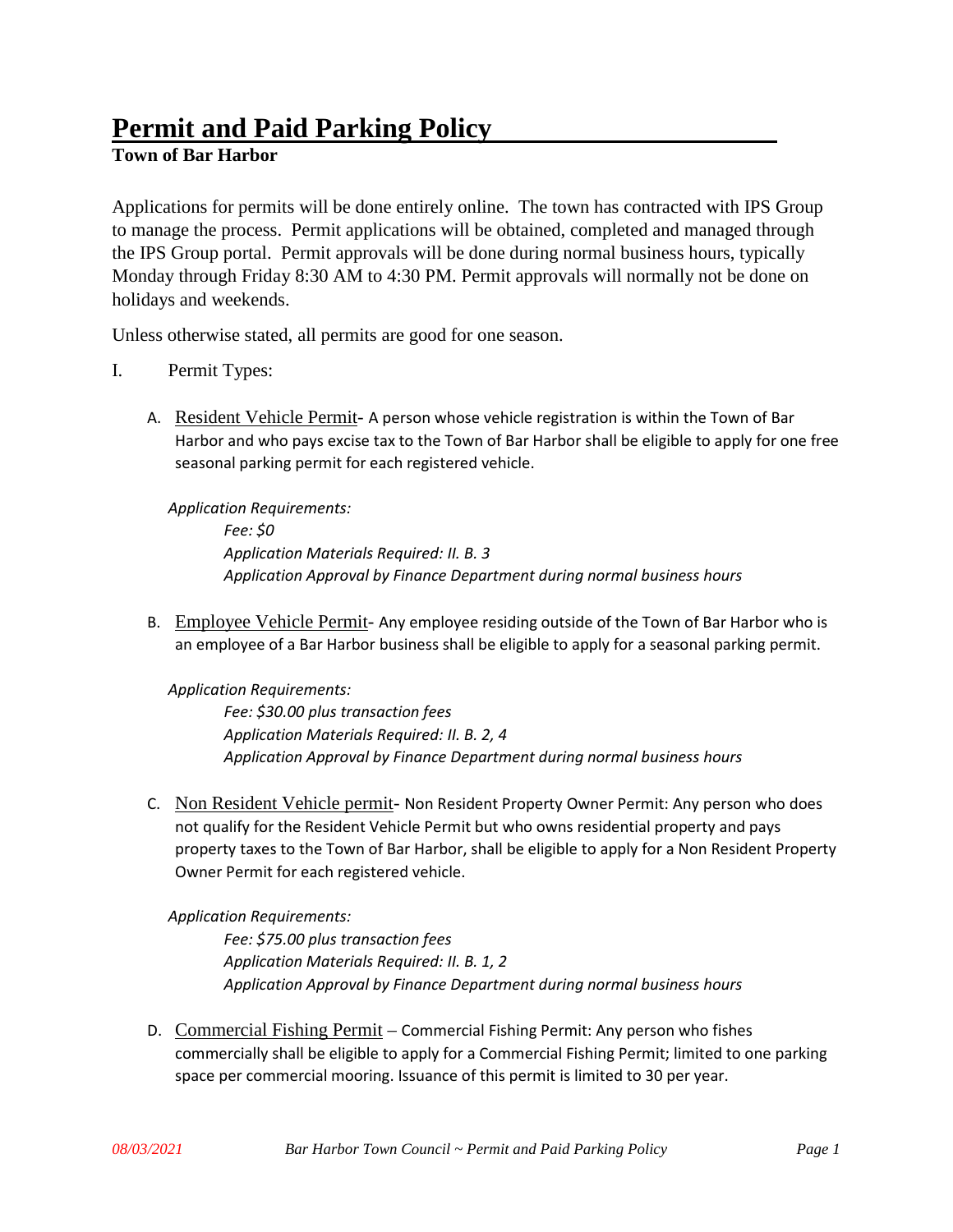*Application Requirements:*

*Fee: \$5.00 plus transaction fee Application Materials Required: II. B. 1, 2, 6 Application Approval by the Harbormaster during normal business hours*

E. Municipal Employee Permit: Any Municipal employee shall be eligible to apply for a Municipal Parking Permit for parking in the Municipal Building Kiosk Lot.

*Application Requirements: Fee: \$0 Application Materials Required: II. B. 2, 4 Application Approval by Finance Department during normal business hours*

F. Bed  $\&$  Breakfast Permit- Any Bed & Breakfast owner who requires on street parking for guests only in the "Permit Parking Only" designated areas shall be eligible to apply for a Bed & Breakfast Permit.

*Application Requirements: Fee: \$375.00 per permit plus transaction fees Application Materials Required: II. B. 1, 5a, 5b Application Approval by Parking Enforcement Personnel during normal business hours*

G. Guest of Resident Permit- Guest of Resident Permit: Any guest of a resident who requires a permit for on street parking shall be eligible to receive a Guest of Resident Permit for parking in "Permit Only Parking" for a period of three days in duration.

*Application Requirements:*

*Fee: \$0 plus transaction fees Application Materials Required: II. B. 8 Application Approval by Parking Enforcement Personnel or Finance Department during normal business hours*

H. Resident Recreational Boater Permit- Resident Recreational Boater Permit: Any resident recreational boat owner shall be eligible to apply for a Resident Recreational Boater Permit for parking in the boat trailer parking spaces in the Newport Drive Parking Lot. This permit has a one-day duration.

*Application Requirements: Fee: \$24.00 plus transaction fees Application Materials Required: II. B. 1, 2, 6 Application Approval by the Harbormaster or Parking Enforcement Personnel during normal business hours*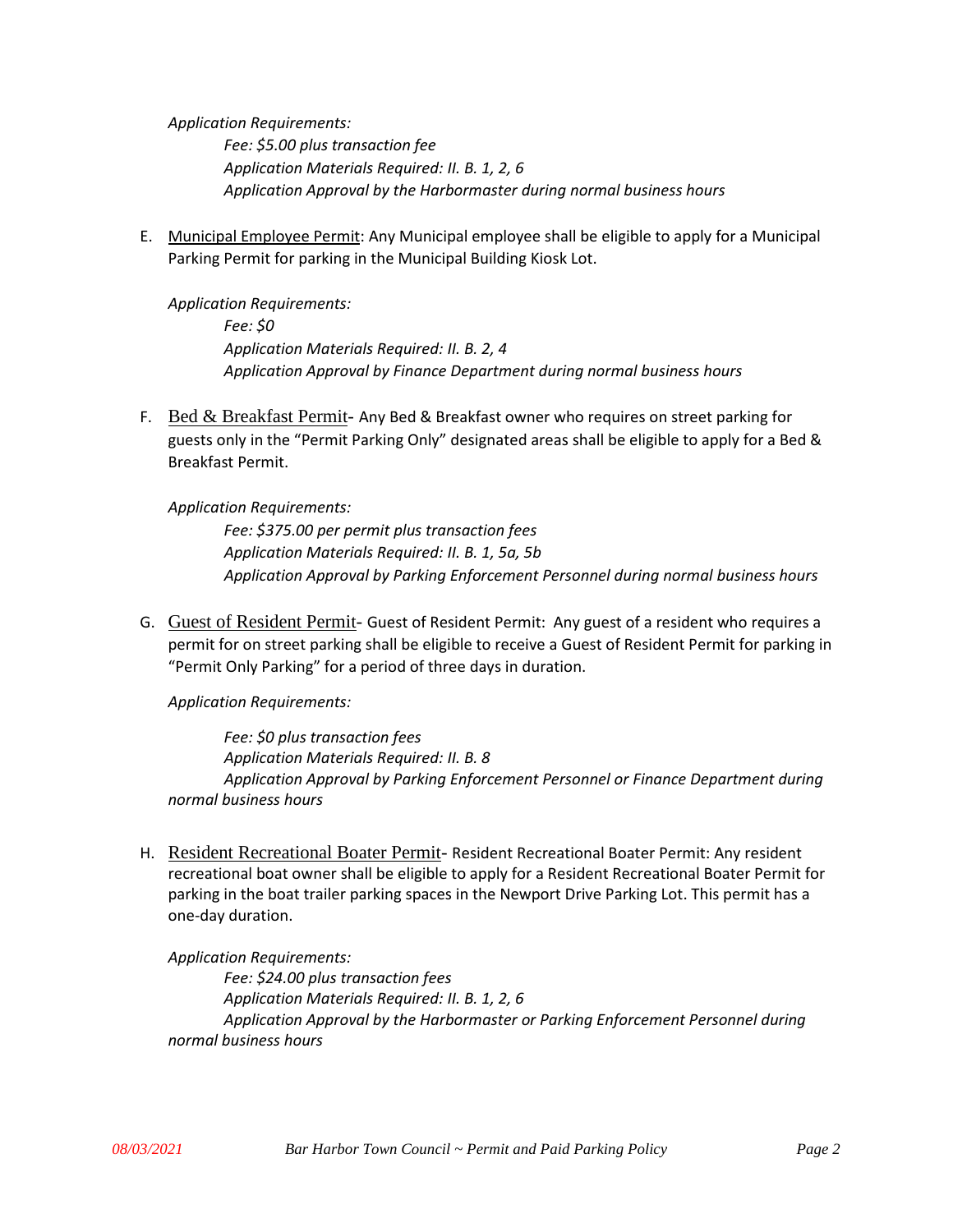I. Contractor/Dumpster Use of Space Permit – Contractor/Dumpster Use of Space Permit: Any contractor shall be eligible to apply for a Contractor/Dumpster Use of Space Permit where there is a verifiable lack of private property area to complete a physical improvement to the property under an approved Building Permit. This permit is limited to 5 days in duration.

*Application Requirements:*

*Fee: \$24.00 per metered space/day Application Materials Required: II. B. 5a Application Approval by Parking Enforcement Personnel during normal business hours*

J. Special Events Permit- Any person shall be eligible to apply for a Special Events Permit for any event requiring the blocking off of one or more paid parking spaces. This permit has a one-day duration only.

*Application Requirements:*

*Fee: \$24.00 per metered space blocked Application Materials Required: II. B. 5a Application Approval by Parking Enforcement Personnel during normal business hours*

K. Hospital Permit: Up to 75 permit spaces shall be issued for hospital employees to park only in the hospital zone (Hancock, Wayman and Center Streets). Parking spaces are not guaranteed.

#### *Application Requirements:*

*Fee: \$0 plus transaction fees in the amount of \$2,250.00 annually Application Materials Required: II. B. 2 Application Approval by Finance Department during normal business hours*

L. College of the Atlantic Student Permit: Any College of the Atlantic student shall be eligible to apply for a student parking permit to park in "Permit Parking Only" areas.

*Application Requirements: Fee: \$30.00 plus transaction fees Application Materials Required: II. B. 2, 7 Application Approval by Finance Department during normal business hours*

M. Home Business/Weekly Rental Permit: Any business owner/weekly rental business owner shall be eligible to apply for a Home business/Weekly Rental Permit for on street parking for guests in the "Permit Parking Only" areas.

*Application Requirements: Fee: \$750.00 per permit plus transaction fees Application Materials Required: II. B. 1, 5a, 5b Application Approval by Parking Enforcement Personnel*

N. Municipal Guest Permit- Municipal Guest Permit: These permits shall be issued through the Finance and Police Departments to accommodate parking for guests attending meetings or conducting Town business with Town staff, as directed by Department Heads or their designee.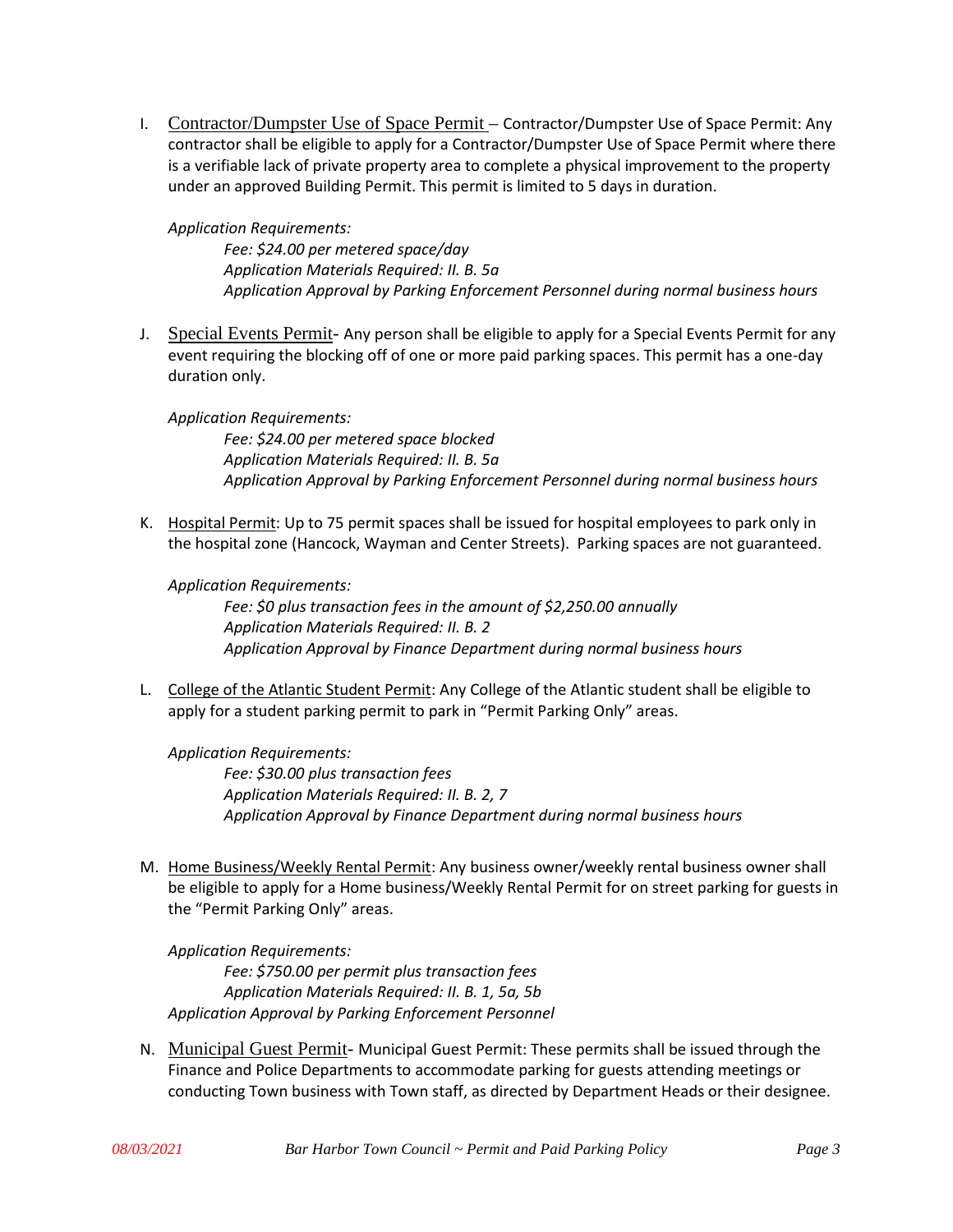These permits shall be valid for both kiosk and metered spaces. These permits have a one-day duration only.

*Application Requirements:*

*Fee: Transaction fees paid by the Town Application Materials Required: II. B. 2 Application Approval by Finance Department*

- II. Permit Parking Rules
- A. From May 15 through October 30 Permit holders may park their permitted vehicle anywhere designated "Permit Parking Only". Availability of parking within any designated area is not guaranteed. Permit holders must follow the appropriate payment and parking rules if parking within a metered or kiosk area. A parking ticket will be issued if the vehicle is parked outside of a designated permit area or in non-compliance with parking regulations of the Town of Bar Harbor. Parking regulations are enforced during the established Bar Harbor Parking Program schedule. Unless otherwise stated, Permits will be valid from the date of issuance through October 30 of each year. Violation of these guidelines may result in a parking ticket and or revocation of permit.
	- 1. Parking Permits are not required on the  $4<sup>th</sup>$  of July holiday.
	- 2. Parking enforcement on Sundays shall be from 12pm to 6pm.
	- 3. On MDI Marathon Race Day parking on Lower Ledgelawn (Park Street south), Park Street, Glen Mary Road and Shannon Road will be allowed without a permit.
- B. Information that may be needed to apply for permits depending upon type in Section I.
	- 1. Proof of property ownership within the Town, such as a tax bill or utility bill.
	- 2. Proof of current excise tax and registration.
	- 3. Proof of current excise tax and registration in the Town of Bar Harbor.
	- 4. Pay stub or signed letter from employer.
	- 5. Proof of resident, business, lodging (B&B) ownership:
		- a. Parking spaces available on premises.
		- b. Number of beds or sleeping accommodations
	- 6. Proof of mooring registration.
	- 7. Valid student id card
	- 8. License Plate Number
- C. Permits are not interchangeable between vehicles unless otherwise allowed herein
- D. The Town of Bar Harbor reserves the right to deny a permit request and/or revoke parking permits for blatant non-compliance and abuse of the permit rules at any time.
- E. There are no full or partial refunds on permit purchases.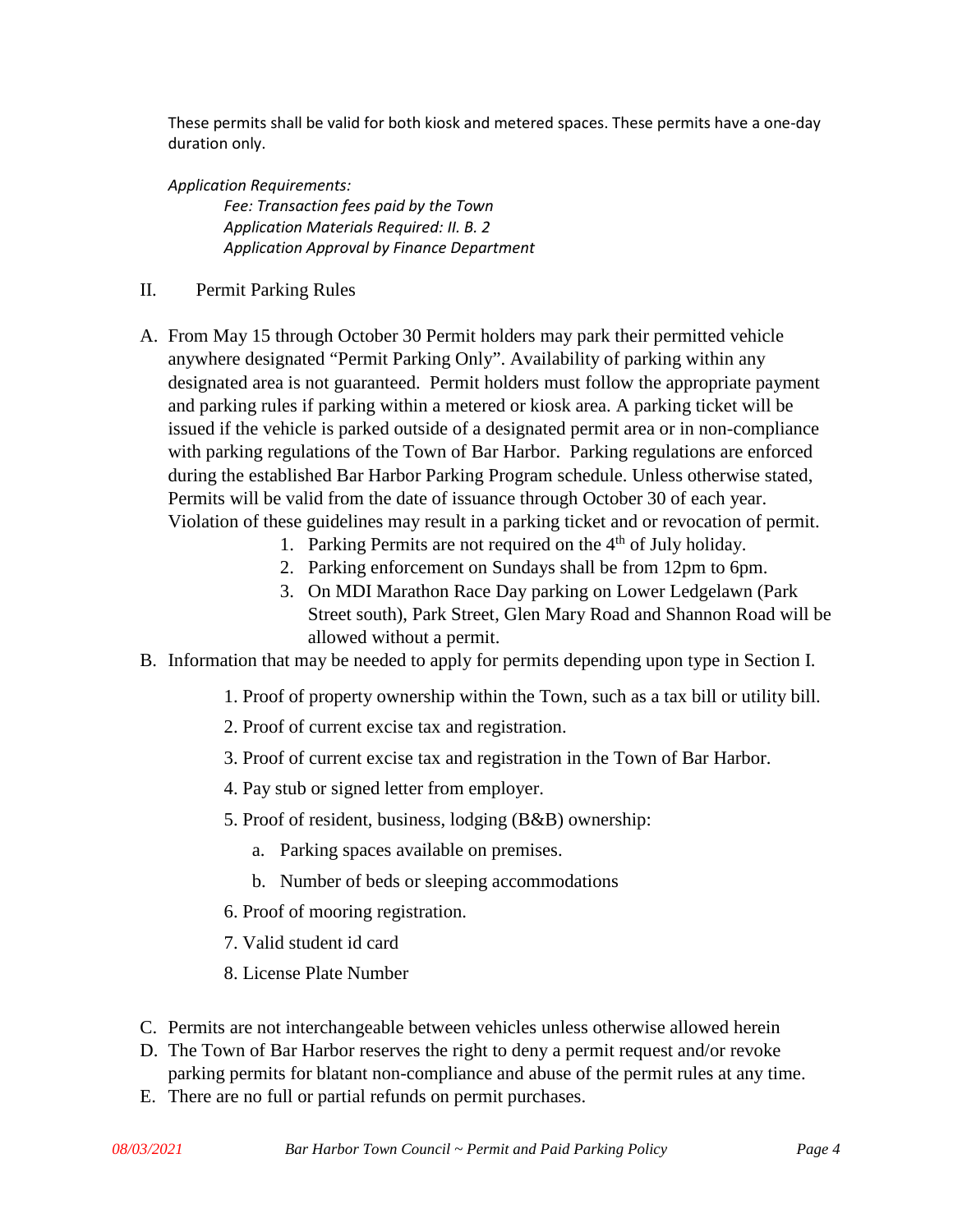III. Location of and Signage for Permit Areas Permit area signs to read:

## *Parking by Permit Only May 15-Oct. 30 9 am – 6 pm.*

A. Locations Parking Areas Requiring a Permit

### **Permit Parking (streets within the area between Cromwell Harbor Road, Kebo Street, Eden Street where parking is not otherwise prohibited)**

- Ash Street
- Atlantic Ave
- Billings Ave
- Brewer Ave
- Bridge Street
- Center Street
- Davis Place
- Derby Lane
- Des Isle Avenue
- Edgewood Street
- Federal Street
- First South Street
- Glen Mary Road
- Greeley Ave
- Hancock Street
- High Street
- Kennebec Ave
- Kennebec Place
- Kid's Corner Parking Lot
- Ledgelawn Ave

\*West St (Eden to Holland, south side)

- Livingston Road
- Maple Ave
- Michigan Ave
- Myrtle Ave
- Newton Way
- Norris Ave
- Oliver Street
- Park Street
- Pleasant Street
- Roberts Ave
- Rodick Street
- School Street
- Shannon Road
- Shannon Way
- Snow Street
- Spring Street
- Stanwood Place
- Waldron Road
- Wayman Lane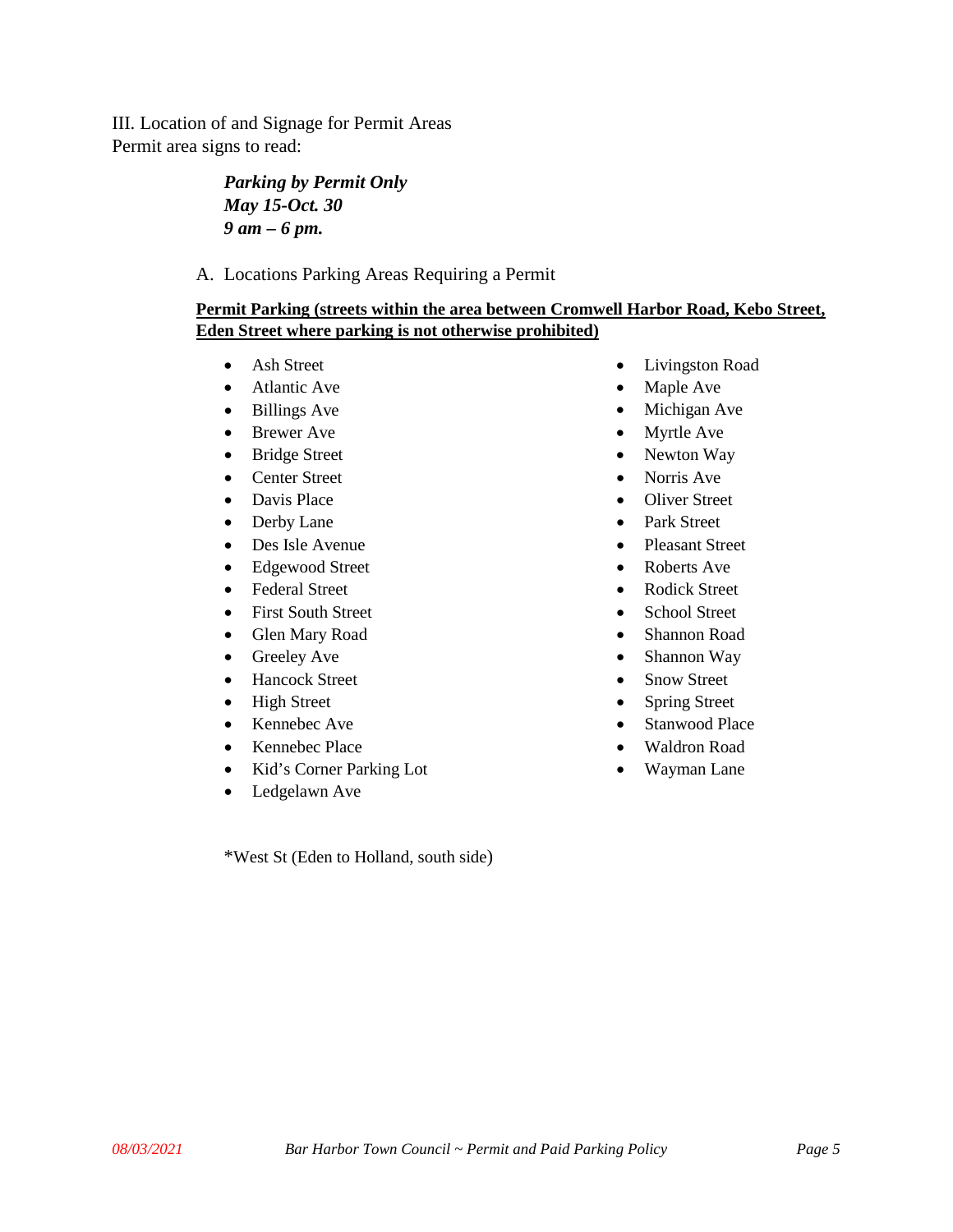- IV. 15 Minute Parking Spaces A. Signs to read *15 Minute Parking Only 9 am – 8 pm*
	- B. Locations of areas for 15-minute parking spaces
		- Cottage Street
			- 1. Four spaces north side directly in front of the Post Office
			- 2. Two spaces north side between Ash Place and Holland Avenue
			- 3. One space on Cottage Street next to Kennebec Street
			- 4. Two spaces at the Municipal Building
		- Mount Desert Street
			- 1. Two spaces north side across from the Jesup Library
		- **West Street** 
			- 1. Two bus spaces for loading and unloading at La Rochelle Mansion and Museum (Bar Harbor Historical Society)

### V. Paid Parking Areas

- A. Locations of areas for paid parking (meters and kiosks)
	- West Street from Town Pier to Eden St. (except south side Eden to Holland)
	- Cottage Street from Main St. to Eden St.
	- Mt. Desert Street from Main St, to Ledgelawn Ave.
	- Main Street from West St. to Park St.
	- Main Street RV Parking (Ballfield)
	- Firefly Lane
	- Rodick Place
	- Bridge Street Parking Lot (Casino)
	- Backyard Parking Lot
	- East Municipal Building Parking Lot
	- Central Parking Lot (Old PD Lot)
	- Grants Park
	- Newport Drive Lot
	- Town Pier Parking Lot
	- Ballfield lot, except during events
- B. Rates for Paid Parking
	- 1. Paid parking is \$2 per hour and is restricted to one four-hour session for each vehicle in the following meter locations:
		- a. On Main St. from West St. to Hancock St.
		- b. On Cottage St. from Main St. to Rodick St.
		- c. On West St. from Main St. to Bridge St.
		- d. On Mt. Desert St. from Main St. to Kennebec St.
		- e. On Firefly Lane all spaces